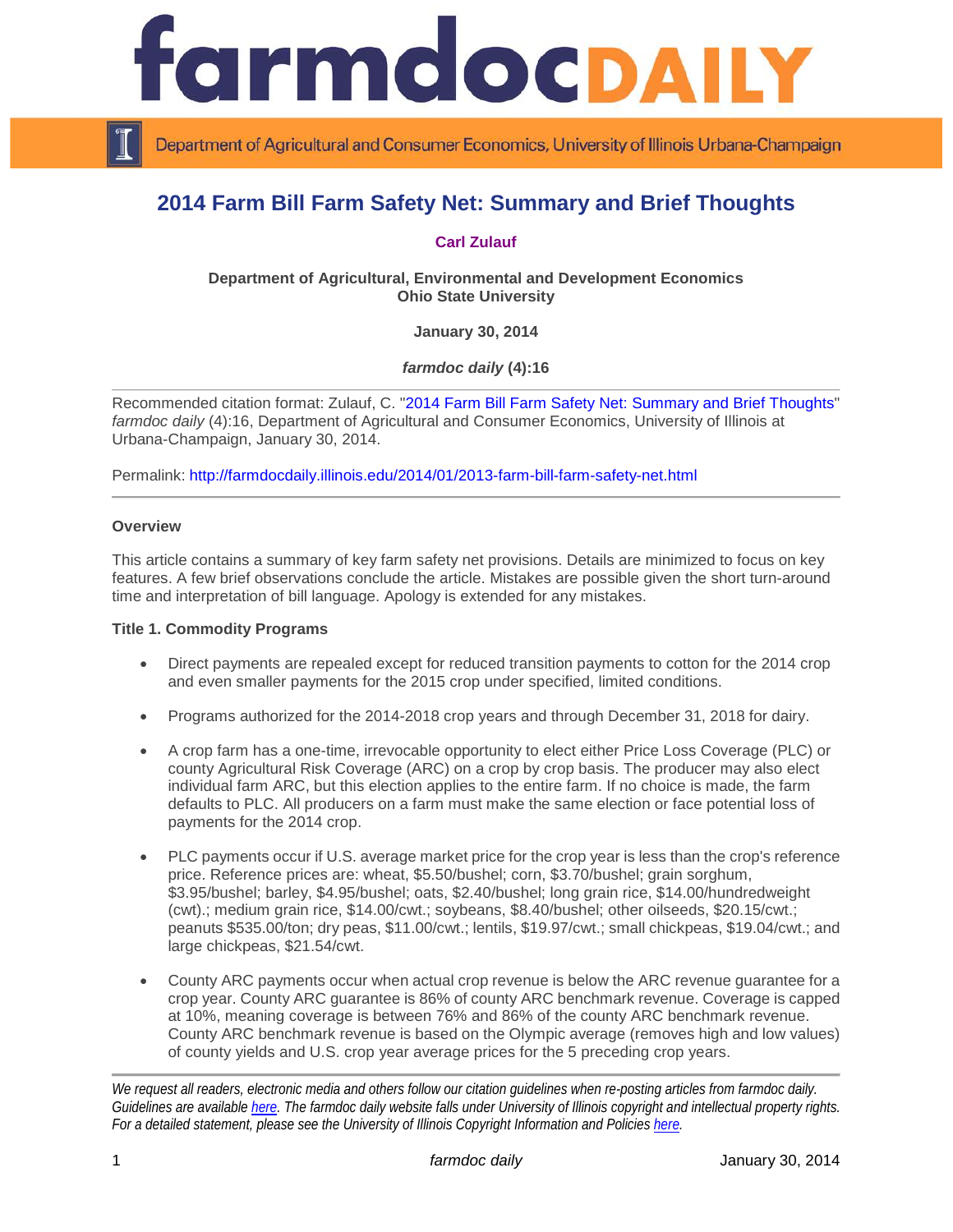- Individual farm ARC is a whole farm, not individual crop, program. In essence, it is based on the average covered commodity experience on the farm.
- For both PLC and county ARC, payment acres for a crop are 85% of the farm's base acres for the crop plus any generic base acres (former cotton base acres) planted to the crop. Individual ARC payments acres are 65% of the sum of the farm's total base acres and any generic base acres planted to covered crops on the farm.
- Total base acres on a farm are the same as current base acres. However a farm can elect to reallocate base acres among the farm's covered crops according to each covered crop's share of the farm's total acres planted to covered crops over the 2009-2012 crop years.
- The Secretary of Agriculture is to develop procedures for identifying and eliminating base acres on land that has been subdivided and developed for multiple residential units or non-farming uses and is unlikely to return to agriculture uses.
- PLC payment yields can be updated to 90% of the farm's average planted yield over the 2008-2012 crop years.
- The 2008 Farm Bill's nonrecourse marketing loan and loan deficiency payment program and associated loan rates are extended, except for modifications to the loan rate for cotton, which now can range between 45 and 52 cents per pound.
- The Dairy Product Support and MILC programs are replaced with a Dairy Production Margin Protection Program based on the difference between the price of milk and feed cost of producing milk. A producer elects a coverage level between \$4 and \$8 per cwt. No premium is paid for the \$4 coverage level; premiums are paid for higher coverage levels. Premium schedules are specified for production of 4 million or fewer pounds and for production greater than 4 million pounds. No supply control provision is included.
- A Supplemental Agriculture Disaster Assistance program is funded permanently. It includes a Livestock Indemnity Program for livestock losses from adverse weather or attacks by federally reintroduced animals; a Livestock Forage Program for losses resulting from drought or fire; a program of emergency relief to producers of livestock, honey bees, and farm raised fish not covered by the two previous programs; and a Tree Assistance Program for natural disasters.
- The so-called permanent laws of 1938 and 1949 are not repealed.
- Payments indirectly or directly received by a person or legal entity under Title I are limited to \$125,000. Limit for a person and spouse is \$250,000. A separate payment limit for peanuts is retained. The only Title 1 crop program not included in this single payment limit is the benefit derived from forfeiting nonrecourse loans.
- USDA is to write new regulations defining "active engagement in farming."
- The two (farm and nonfarm income) adjusted gross income (AGI) limitation tests are replaced with a single \$900,000 AGI limitation for certain commodity as well as conservation programs.

#### **Title 11. Crop Insurance**

- Supplemental Coverage Option (SCO) provides farms the option to purchase county level insurance that covers part of the deductible under their individual yield and revenue loss policy. Coverage level cannot exceed the difference between 86% and the coverage level in the individual policy. Subsidy rate is 65%. SCO is not available if enrolled in ARC. A slightly different Stacked Income Protection Plan (STAX) is offered for cotton. Implementation begins the 2015 crop year.
- The higher subsidy levels for enterprise insurance are made permanent.
- A new revenue-minus-cost margin crop insurance contract is authorized. The initial target is rice for the 2015 crop year.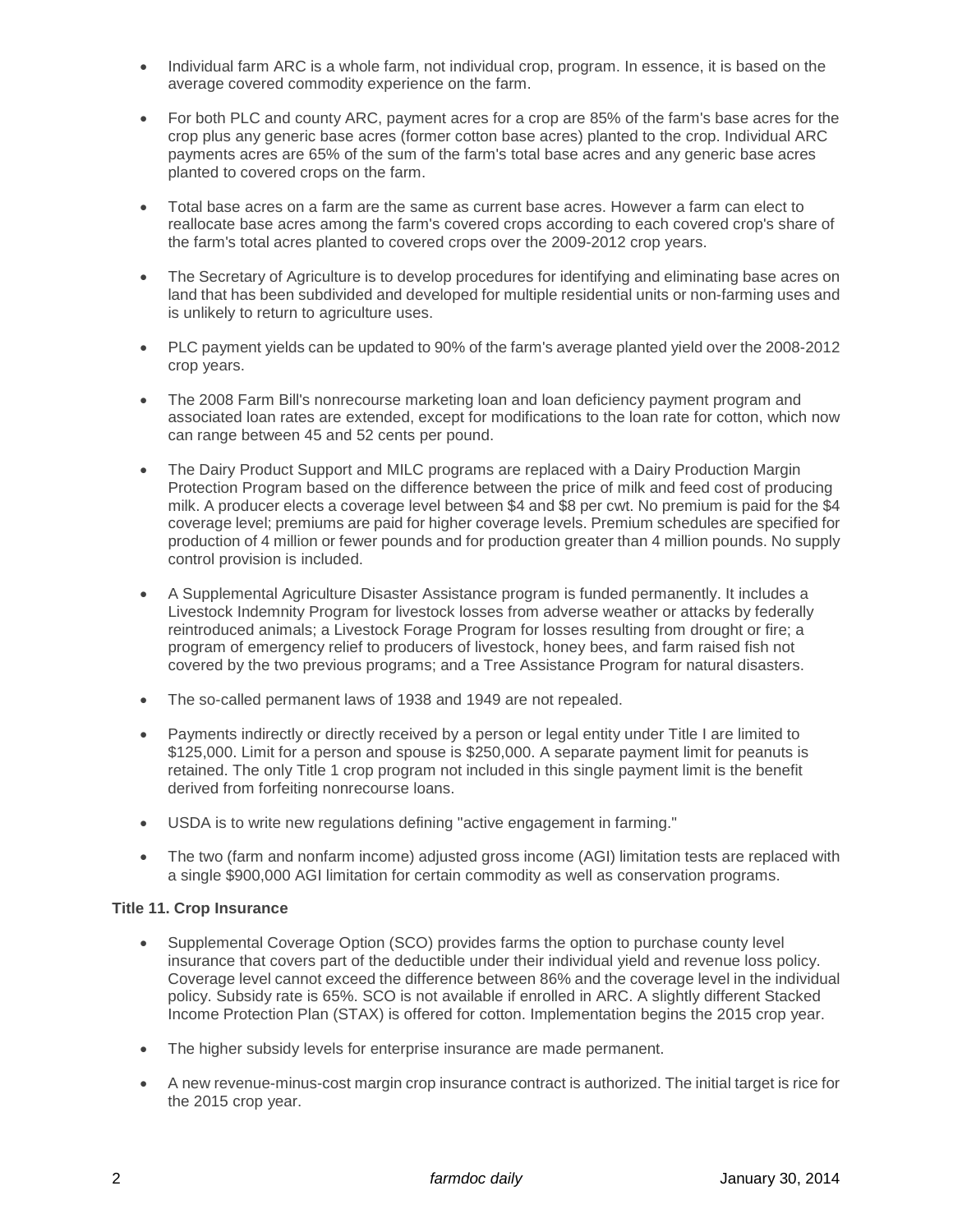- Several provisions encourage data sharing, with a focus on U.S. Department of Agriculture agencies. One objective is to increase availability of county-based insurance products.
- Insurance plug yields are increased from 60% to 70%. A producer may exclude a yield for a crop year in which the county planted acre yield was at least 50% below the average county yield over the previous 10 consecutive crop years.
- Budget limitations are placed on renegotiations of the Standard Reinsurance Agreement, including budget neutrality with regard to the crop insurance programs.
- Insurance benefits are reduced if a farm tills native sod for production of an annual crop.
- Insurance coverage is to be offered by dryland and irrigated acres of a crop.
- Beginning farmers and rancher are eligible for a higher subsidy rate on insurance.
- Proposal to reduce the level of insurance subsidies for high income individuals was deleted.
- The Risk Management Agency is given a clear mandate to focus on developing insurance products for underserved commodities. Immediate priorities are revenue insurance for peanuts, margin insurance for rice, and a specialized irrigated policy for grain sorghum. Studies are authorized of insurance for swine and poultry catastrophic disease, poultry business interruption; and food safety. Insurance for organic crops is to offer price elections that reflect the retail or wholesale price, as appropriate. Index-based weather insurance pilot programs are a priority.

## **First Look at PLC - County ARC Comparison**

The PLC - ARC decision involves many considerations, but a key one is the level of downside protection. Figure 1 presents a very crude, first look at this consideration in the context of the PLC - county ARC decision (individual ARC is not considered here). Figure 1 compares the estimated implied guarantee price for ARC to the PLC reference price for the 2014 crop year. The ARC implied reference price equals ARC's coverage level of 86% times the Olympic average U.S. price for the 2009-2013 crop years. This comparison suggests that for 2014 ARC's' price coverage level is more favorable for corn and soybeans while PLC's reference price is more favorable for peanuts, rice, and barley. The figure implies the same farm may choose different programs for different crops, a feature this farm bill allows. However, Figure 1 is only a starting point because the decision involves all 5 crop years between 2014 and 2018 and comparing price (PLC) vs. revenue (ARC) programs, fixed (PLC) vs. moving average (ARC) programs, and other important differences. *farmdoc daily* will offer more detailed and complete discussion of these decision options in the future.